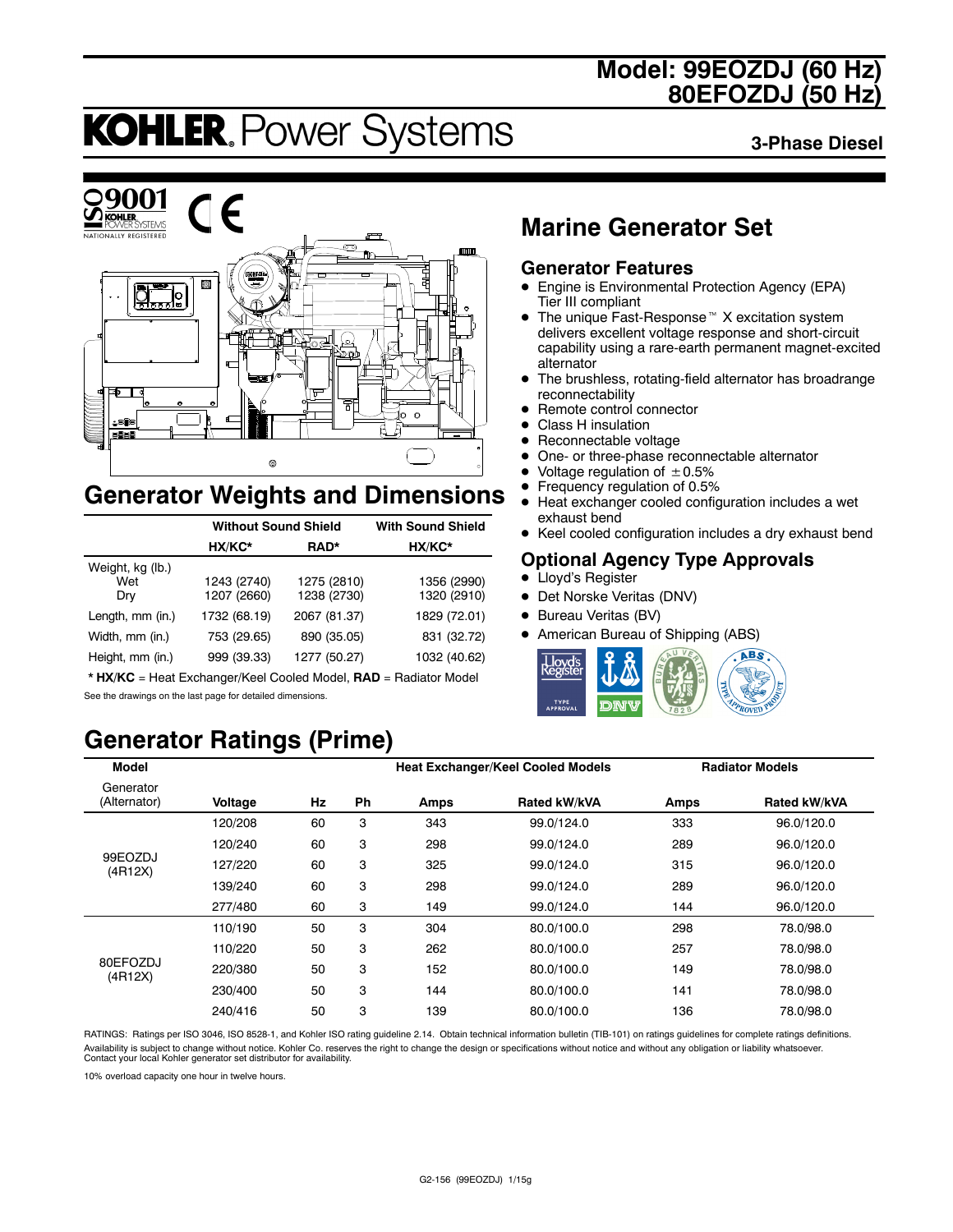# **Application Data**

### **Lubrication**

| <b>Engine Specifications</b>   | 60 Hz                           | 50 Hz            | <b>Lubricating System</b>                                            |  |
|--------------------------------|---------------------------------|------------------|----------------------------------------------------------------------|--|
| Type                           | Inline, 4-cycle                 |                  | Oil pan capacity with filter, L (U.S. qt.)                           |  |
| Number of cylinders            | 4                               |                  | Type                                                                 |  |
| Firing order                   |                                 | $1 - 3 - 4 - 2$  |                                                                      |  |
| Aspiration                     | Turbocharged and<br>aftercooled |                  | <b>Operation Requirements</b>                                        |  |
| Displacement, L (cu. in.)      |                                 | 4.48 (273)       | <b>Air Requirements</b>                                              |  |
| Bore and stroke, mm (in.)      | 107 x 127 (4.21 x 5.00)         |                  | Engine combustion air requirements,<br>$m^3$ /min. (cfm)             |  |
| Compression ratio              | 16.7:1                          |                  | Max. air intake restriction, kPa (in. $H_2O$ )                       |  |
| Combustion system              |                                 | Direct injection | Cooling air required for generator set at                            |  |
| Rated rpm                      | 1800<br>1500                    |                  | 50 $\degree$ C (122 $\degree$ F) ambient, m <sup>3</sup> /min. (cfm) |  |
| Maximum power at rated rpm, HP | 148                             | 120              | HX/KC*<br>RAD*                                                       |  |
| Cylinder block material        | Cast iron                       |                  |                                                                      |  |
| Cylinder head material         | Cast iron                       |                  | Exhaust flow, $m^3/m$ in. (cfm)                                      |  |
| Piston rings                   | 2 compression/1 oil             |                  | Exhaust temp., $^{\circ}$ C ( $^{\circ}$ F)                          |  |
| Crankshaft material            | Forged steel                    |                  | Max. allowed exhaust backpressure,<br>kPa (in. $H_2O$ )              |  |
| Connecting rod material        | Forged steel                    |                  |                                                                      |  |
| Governor type                  | Electronic isochronous          |                  | <b>Fuel Consumption</b>                                              |  |
|                                |                                 |                  | Diesel, Lph (gph) at % load                                          |  |

# **Engine Electrical**

| <b>Engine Electrical System</b>         | 60 Hz                                            | 50 Hz |  |
|-----------------------------------------|--------------------------------------------------|-------|--|
| Battery, voltage                        | 12- or 24-volt spec<br>isolated ground, standard |       |  |
| Battery, charging (12 volt)             | 75 amp                                           |       |  |
| Battery, charging (24 volt)             | 50 amp                                           |       |  |
| Battery, recommendation (min., 12 volt) | 925 CCA                                          |       |  |
| Starter motor                           | Gear-reduction type                              |       |  |

# **Cooling**

**Engine**

| <b>Cooling System</b>                                                      |                       | 60 Hz                      | 50 Hz                  |
|----------------------------------------------------------------------------|-----------------------|----------------------------|------------------------|
| Capacity, L (U.S. qt.) (approx.),                                          | HX/KC*<br><b>RAD*</b> | 17 (18)<br>34 (36)         |                        |
| Cooling type,                                                              | HX*<br><b>RAD*</b>    | Heat exchanger<br>Radiator |                        |
| Seawater pump type,                                                        | HX/KC*                | John Deere gear driven     |                        |
| Seawater pump suction lift,<br>maximum, m (ft.),                           | HX/KC*                | 3.0(10.0)                  |                        |
| Heat rejected to jacket water at rated kW,<br>kW (Btu/min.)                |                       | 127.05 (7232)              | 102.9 (5857)           |
| Engine water pump flow, Lpm (gpm)<br>Seawater pump flow, Lpm (gpm), HX/KC* |                       | 240 (63.4)<br>189 (50)     | 189 (49.9)<br>155 (41) |

#### **Fuel**

| <b>Fuel System</b>                     | 60 Hz                                      | 50 Hz                                           |  |
|----------------------------------------|--------------------------------------------|-------------------------------------------------|--|
| Fuel recommendation                    |                                            | Diesel fuel specified to<br>EN 590 or ASTM D975 |  |
| Fuel shutoff solenoid                  | Electric                                   |                                                 |  |
| Fuel injection pump                    | <b>High Pressure</b><br>Common Rail (HPCR) |                                                 |  |
| Fuel pump priming                      | Self priming                               |                                                 |  |
| Maximum recommended fuel lift, m (ft.) | 2.4(7.9)                                   |                                                 |  |

\* **HX** = Heat Exchanger, **KC** = Keel Cooled, **RAD** = Radiator Model

| <b>Lubricating System</b>                  | 60 Hz    | 50 Hz |
|--------------------------------------------|----------|-------|
| Oil pan capacity with filter, L (U.S. qt.) | 18 (19)  |       |
| Type                                       | Pressure |       |

| <b>Air Requirements</b>                                                                                                             | 60 Hz                       | 50 Hz                       |
|-------------------------------------------------------------------------------------------------------------------------------------|-----------------------------|-----------------------------|
| Engine combustion air requirements,<br>$m^3$ /min. (cfm)                                                                            | 8.5(301)                    | 5.9 (209)                   |
| Max. air intake restriction, kPa (in. $H_2O$ )                                                                                      | 6.25(25)                    | 6.25(25)                    |
| Cooling air required for generator set at<br>50 $\degree$ C (122 $\degree$ F) ambient, m <sup>3</sup> /min. (cfm)<br>HX/KC*<br>RAD* | 24.35 (860)<br>218.0 (7700) | 21.10 (745)<br>181.9 (6425) |
| Exhaust flow, $m^3/m$ in. (cfm)                                                                                                     | 19.4 (685)                  | 14.7 (519)                  |
| Exhaust temp., °C (°F)                                                                                                              | 434 (813)                   | 488 (910)                   |
| Max. allowed exhaust backpressure,<br>kPa (in. $H_2O$ )                                                                             | 7.5(30)                     | 7.5(30)                     |
| <b>Fuel Consumption</b>                                                                                                             | 60 Hz                       | 50 Hz                       |
| Diesel, Lph (gph) at % load                                                                                                         |                             |                             |
| 100%                                                                                                                                | 28.84 (7.62)                | 24.26 (6.41)                |
| 75%                                                                                                                                 | 22.37 (5.91)                | 18.54 (4.90)                |

### **Engine Features**

• One-side serviceability of fuel system, lubrication system, and air cleaner

50% 15.86 (4.19) 12.87 (3.40) 25% 9.34 (2.47) 7.15 (1.89)

- Low oil pressure cutout
- High water temperature cutout
- Loss of coolant cutout
- Overcrank cutout
- Belt guard
- Optional digital gauge
- Disposable oil filter
- Extended oil drain
- PTO options: 12- or 24-volt electric clutch

### **Controller Features**

- A graphical display and pushbutton/rotary selector dial provide easy, local data access.
- $\bullet$  Measurements are selectable in metric or English units.
- $\bullet$  The controller supports Modbus<sup>®</sup> protocol with serial bus (RS-485) or Ethernet networks.
- Scrolling display shows critical data at a glance.
- Graphical display of power metering (kW, kVA, V, I, PF, and VAR).
- $\bullet$  Integrated hybrid voltage regulator providing  $\pm 0.5\%$  regulation.
- $\bullet$  Built-in alternator thermal overload protection.

Modbus<sup>®</sup> is a registered trademark of Schneider Electric.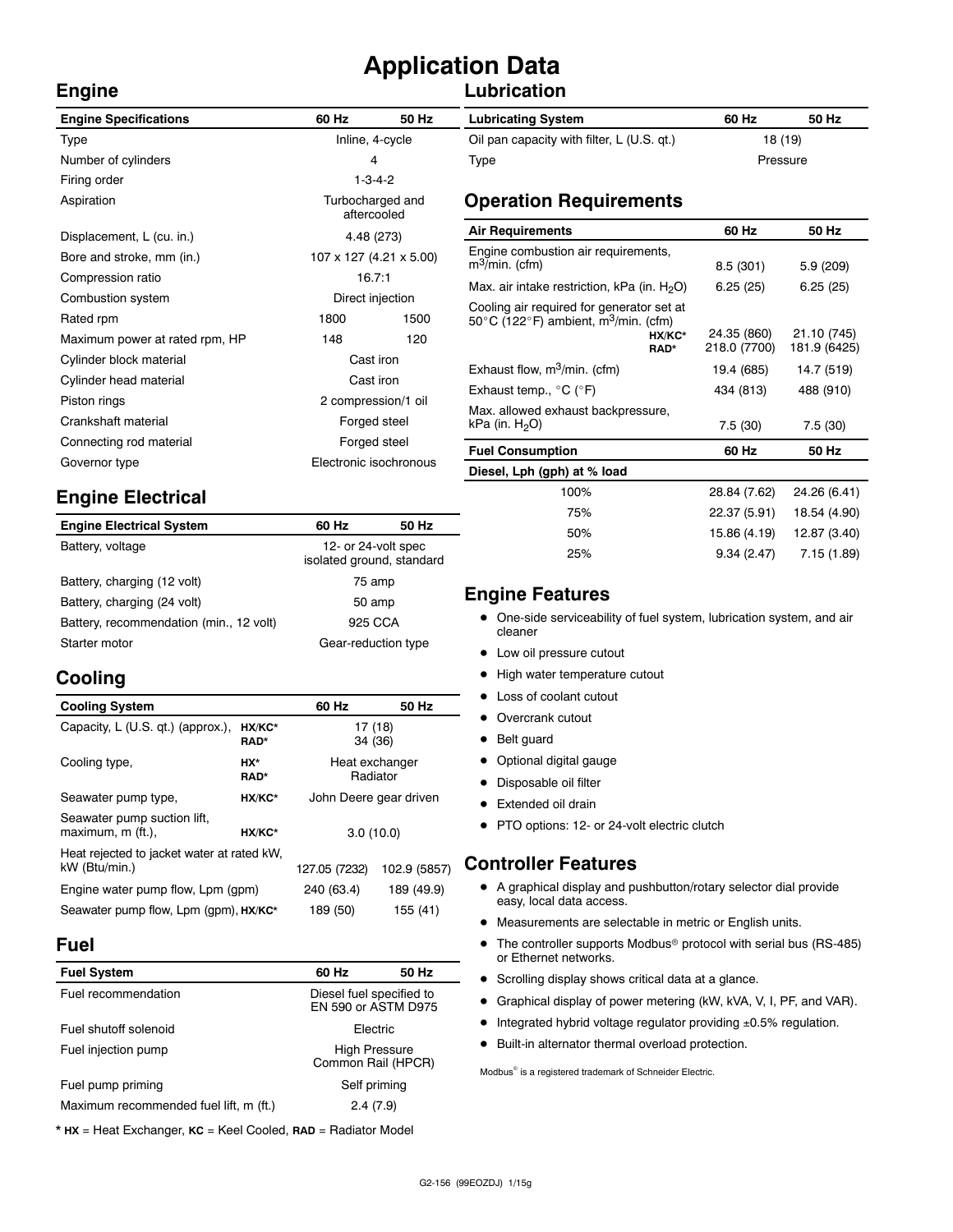# **Decision-Maker<sup>®</sup> 3500 Paralleling Controller**



Provides advanced control, system monitoring, and system diagnostics for optimum performance and compatibility. The Decision-Maker<sup>®</sup> 3500 controller uses a patented hybrid voltage regulator and unique software logic to manage alternator thermal overload protection features normally requiring additional hardware. Additional features include:

- AC Output Voltage Regulator Adjustment. The voltage adjustment provides a maximum adjustment of  $\pm$  10% of the system voltage.
- Alarm Silence. The controller can be set up to silence the alarm horn only when in the AUTO mode for NFPA-110 application or Always for user convenience.
- Alternator Protection. The controller provides generator set overload and short circuit protection matched to each alternator for the particular voltage/phase configuration.
- Automatic Restart. The controller automatic restart feature initiates the start routine and recrank after a failed start attempt.
- **Cyclic Cranking.** The controller has programmable cyclic cranking.
- **ECM Diagnostics.** The controller displays engine ECM fault code descriptions to help in engine troubleshooting.
- Engine Start Aid. The configurable starting aid feature provides customized control for an optional engine starting aid.
- **Event Logging.** The controller keeps a record (up to 1000 entries) for warning and shutdown faults. This fault information becomes a stored record of system events and can be reset.
- $\bullet$  Historical Data Logging. Total number of successful starts of the generator is recorded and displayed.
- Integrated Hybrid Voltage Regulator. The voltage regulator provides  $\pm$  0.5% no-load to full-load RMS voltage regulation with three-phase sensing.
- Lamp Test. Press the alarm silence/lamp test button to verify functionality of the indicator lights.
- LCD Display. Adjustable contrast for improving visibility.
- Measurement Units. The controller provides selection of English or metric displays.
- **Power Metering.** Controller graphical display provides voltage, current, power factor, kW, kVA, and kVAR.
- Programming Access (USB). Provides software upgrades and diagnostics with PC software tools.
- **Remote Reset.** The remote reset function supports acknowledging and resetting faults and allows restarting of the generator set without going to the master control switch off/reset position.
- Run Time Hourmeter. The generator set run time is displayed.
- **Time Delay Engine Cooldown (TDEC).** The TDEC provides a time delay before the generator set shuts down.
- Time Delay Engine Start (TDES). The TDES provides a time delay before the generator set starts.
- $\bullet$  Voltage Selection Menu. This menu provides the capability to switch the generator output voltage. NOTE: Generator set output leads may require reconnection.
- **Paralleling Functions:** 
	- $\bullet$  Bus sensing
	- First on logic
	- $\bullet$  Synchronizing
	- $\bullet$  Communication based isochronous load sharing
	- Droop load sharing
	- External controlled load sharing via analog bias signals

# **Alternator Specifications**

#### **Alternator Specifications**

| <b>Specifications</b>                                                                                | <b>Alternator</b>                                                          |  |
|------------------------------------------------------------------------------------------------------|----------------------------------------------------------------------------|--|
| Manufacturer                                                                                         | Kohler                                                                     |  |
| Type                                                                                                 | 4-pole, rotating-field                                                     |  |
| Exciter type                                                                                         | Brushless, rare-earth<br>permanent-magnet                                  |  |
| Number of leads                                                                                      | 12, reconnectable                                                          |  |
| Voltage regulator                                                                                    | Solid state, volts/Hz                                                      |  |
| Insulation: NFMA MG1                                                                                 |                                                                            |  |
| Material                                                                                             | Class H                                                                    |  |
| Temperature rise                                                                                     | $115^{\circ}$ C                                                            |  |
| Bearing: number, type                                                                                | 1. sealed                                                                  |  |
| Coupling                                                                                             | Flexible disc                                                              |  |
| Amortisseur windings                                                                                 | Full                                                                       |  |
| Voltage regulation, no load to full load                                                             | ± 0.5%                                                                     |  |
| One-step load acceptance per NFPA 110<br>Peak motor starting kVA:<br>480 V, 380 V<br>4R12X (12 lead) | 100% of rating<br>(35% dip for voltages below)<br>448 (60 Hz), 355 (50 Hz) |  |

#### **Alternator Features**

- NEMA MG1, IEEE, and ANSI standards compliance for temperature rise and motor starting.
- Capable of sustained line-to-neutral short circuit current of up to 300% of the rated current for up to 2 seconds. (IEC 60092-301 short-circuit performance.)
- Sustained short-circuit current enabling downstream circuit breakers to trip without collapsing the alternator field.
- Self-ventilated and dripproof construction.
- Vacuum-impregnated windings with epoxy varnish for dependability and long life.
- Superior voltage waveform from a two-thirds pitch stator and skewed rotor.

#### **Optional Accessories**

- $\bullet$  Modular sound shield manufactured with 5052-H32 aluminum in powder-coated Matterhorn white
- Circuit breakers
- $\bullet$  Remote digital display
- Remote monitoring, start/stop panel with wiring harness for connection to the generator controller
- Duplex fuel filter
- $\bullet$  Siphon break
- Remote connection/extension harness
- Oil level indicator (high/low)
- Low coolant level indicator
- Electric front clutch power takeoff (PTO) 12- or 24- volt